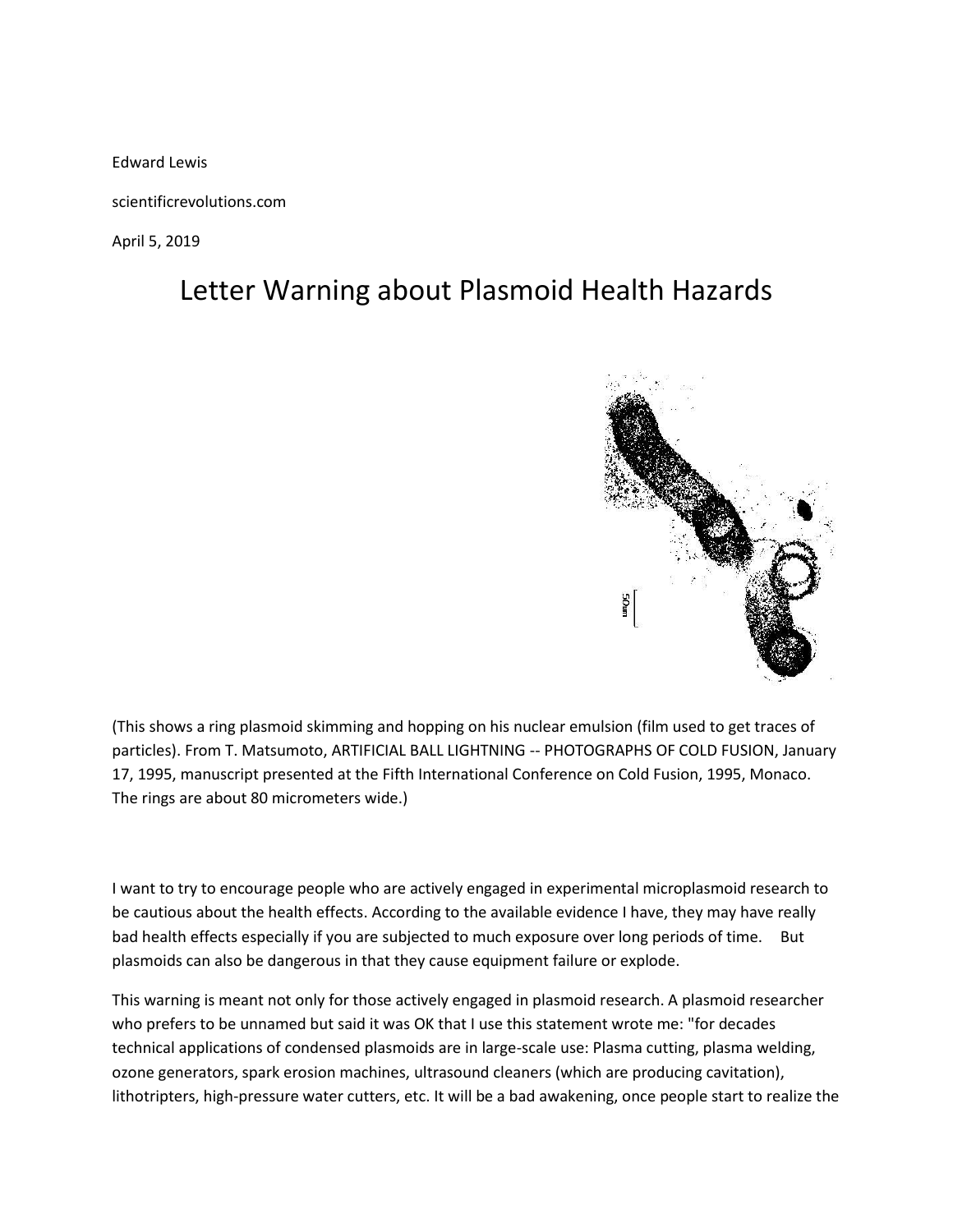yet unknown dangers of such applications."

Ken Shoulders studied these intensively for maybe two or three years experimentally, and he spent lots of time working with the plasmoids with equipment, and he died of cancer. Winston Bostick, the main pioneer in this field of microplasmoids, also died of cancer at the age of 74. It might be telling if other plasmoid researchers such as Takaaki Matsumoto also died of cancer.

Others are warning about microplasmoid dangers too. Zatelepin and Baranov who presented at the 2018 Sochi Cold Nuclear Transmutation & Ball Lightning meeting said:

"We have been working for many years with hydrogen heat generators as we call them, the analogue of Rossi/Parkhomov, and we stopped these experiments for a while about 8 months ago, because we realised that the strange radiation coming from these generators is very damaging to the experimenter who works nearby and I will show you a little later what these effects are."

"We decided to suspend our experiments because until we learn to defend ourselves against this radiation, we will not understand its nature and learn to defend ourselves, because it is extremely dangerous, there will be reports on this topic here. I know that Shishkin will show it is very energetically active with regard to its impact on the human beings and although there are not so many of them produced because these devices are very ineffective from the point of view of generation because we do not yet understand how to run them correctly, but even these defective devices kill experimenters so there are several processes that can tell us something."

In the past few years, a few more people have started research on plasmoids such as the SAFIRE group (see for example: [https://www.youtube.com/watch?v=keJAQIWEyzY\)](https://www.youtube.com/watch?v=keJAQIWEyzY) and Jacob Gable. I don't know if they are aware of the microplasmoid dangers.

### My Experiences

In 1992, after I realized that micro ball lightning were being produced in transmutation and cold fusion experiments, I started to encourage people to do experimental research on them. Matsumoto was the first to do so as far as I know.

At that time, I didn't think such research would be especially dangerous. I knew that large natural ball lightning had scorched, injured or killed people and animals (according to reports), but I didn't think microplasmoids would cause diseases. I knew that there were reports that very large plasmoid-like objects left radioactive materials and heavy elements.

I had an experience with a millimeter-sized micro plasmoid when I was about 5. One entered my wrist and caused a momentary sharp pain, but I didn't see or feel any effects on my wrist such as swelling or injury or notice any pain or unusual feeling afterwards. It felt entirely normal. For that reason, I guess I thought something like burning or an electrical shock happened deep inside my wrist. I used to think the main danger from microplasmoids was from electrical shock when they converted to electricity.

But if people can't feel electrical shock, does it cause health problems? We are subjected to static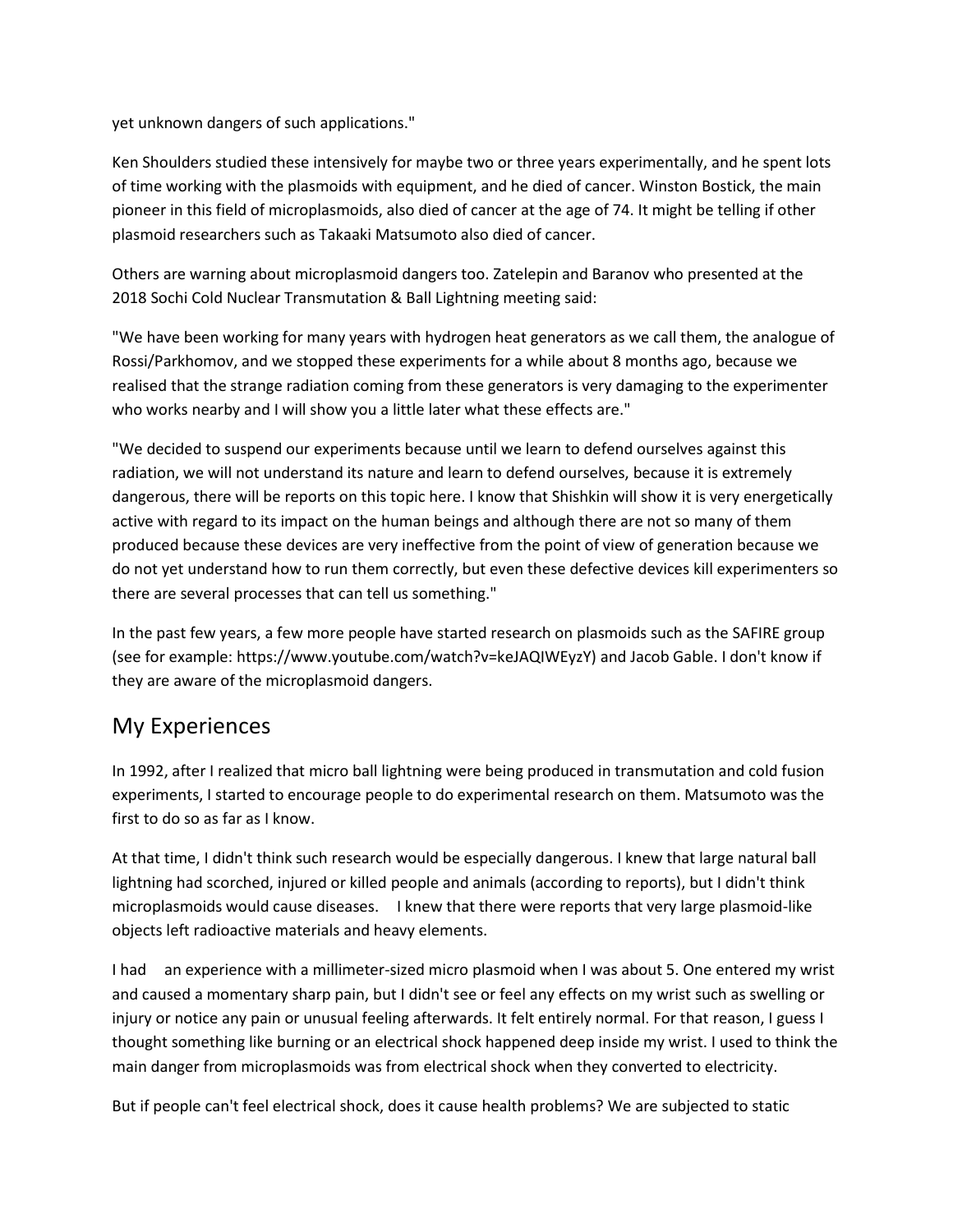electrical shocks we don't feel all the time in our daily lives.

When I was working in George Miley's Fusion Studies Laboratory in 1996, I noticed that I felt strangely tired or stressed when I spent much time around the transmutation experiments. I used to sit in the room and read and study. So I started to think that the microplasmoid emissions where causing that and started to avoid being in the room with the experiments as much.

I did find evidence that microplasmoids were produced in the electrolysis cells, and I put pictures up on web pages. These are my web pages I made in 1996 and 1997.

<http://www.sciencejunk.org/oldsite/ELEWIS8.html>

#### <http://www.sciencejunk.org/oldsite/ELEWIS9.html>

Later, Ken Shoulders visited and found the same kinds of microplasmoid markings I had found on the same experimental apparatus and maybe some others I hadn't looked at. So we did believe that Miley's experiments were producing and emitting micrometer-sized microplasmoids. But Shoulders didn't seem to be concerned about adverse health effects at that time.

### Potential Dangerous Emissions or Behaviors of Microplasmoid Material

**Beams:** In the late 1980s, Ken Shoulders started to report that microplasmoids emit beams. Then later, Karabut also reported finding x-ray beams radiated from their experiments. I think that beam emissions such as these either from moving micro plasmoids or materials in a plasmoid state might be a danger. I've tried to explain the **plasmoid state idea** since the 1990s, and I will explain it more later in this Letter.

**Radioactivity:** Materials in a plasmoid state also are sometimes radioactive producing emissions that are known to be hazardous such as x-rays or particle emissions. Microplasmoids, as they are flying, may also emit such radiations, and whereever they interact with normal atoms, they may make the normal atoms change to a plasmoid state.

**Electrical discharge:** This is another emission people should watch out for from both flying plasmoids and materials in a solid-looking plasmoid state. A hazard is causing electrical equipment failure. A ball lightning-like microplasmoid can convert entirely to electrical discharge.

**Microplasmoids themselves:** In their active white or grey states (if grey states exist), these may bore through people causing injury or disrupt equipment and even cause explosions. Ken Shoulders reported this, and it seems that Hutchison might have experienced the same thing based on his reports. If they go inside or settle inside people, they may do a variety of harmful behaviors such as causing DNA damage. When atoms of a cell change state, the cell may no longer function normally.

### Shielding

According to reports of natural ball lightning behavior, Ken Shoulders' reports and other reports such as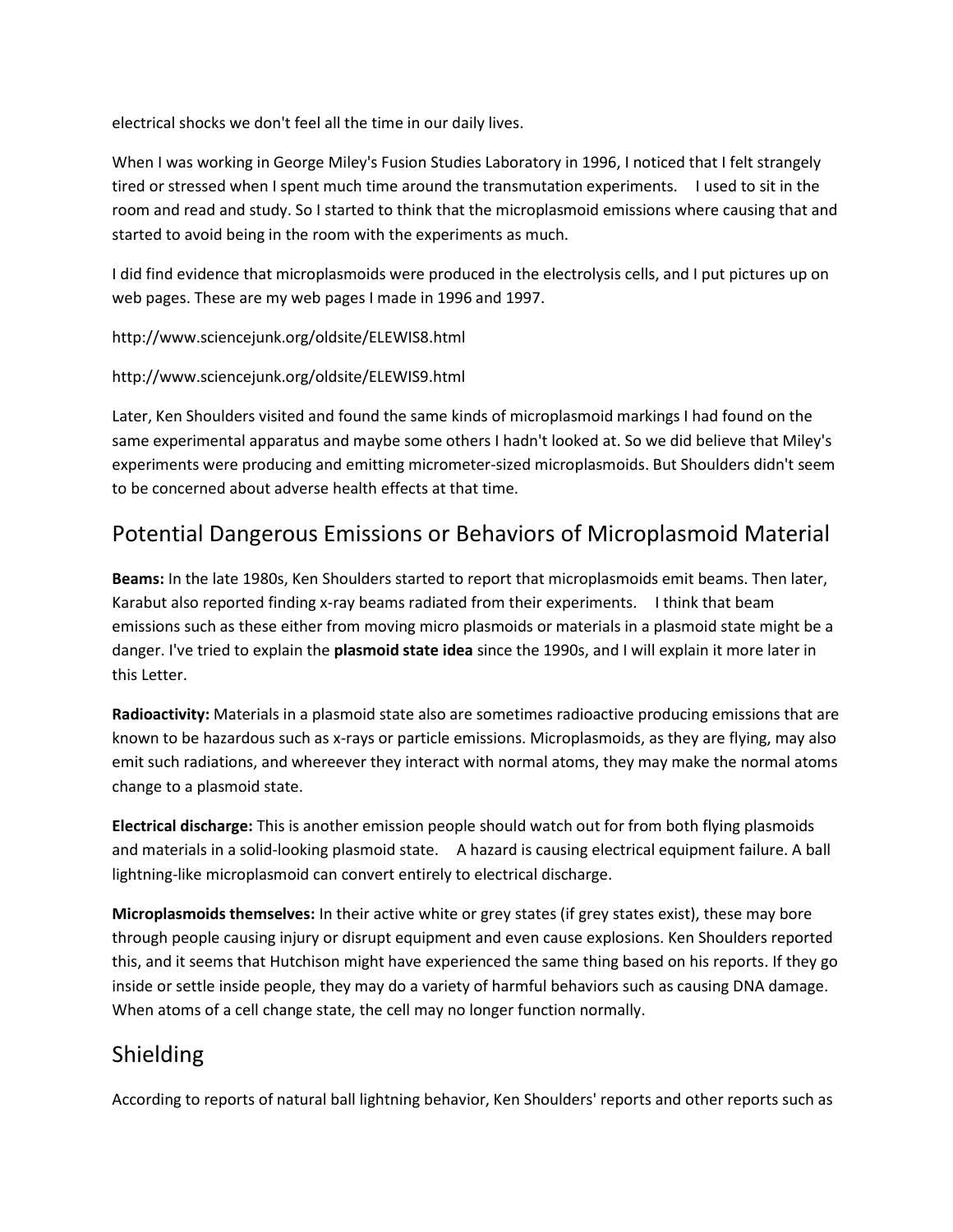those of Matsumoto and Urutskoev, flying microplasmoids are difficult to block or shield from.

**They exist in states:** We call them the black, active white and maybe grey states. In the active white state, microplasmoids are highly reactive and effective to cause changes in the atoms around them. They bore through materials while "sloshing." This is, transforming the atoms to an active plasmoid state so that they move with little or no heat.

In this state, in this way, micrometer-sized microplasmoids can bore through perhaps millimeters of conductive material such as aluminum or steel sheets. They can apparently, based on the evidence, travel much further in nonconductive materials. So materials such as steel may shield against plasmoids in a white state unless the plasmoids change state on contact (if that were possible). When they pass through, they leave telltale boring channels.

However, both ball lightning evidence and the microplasmoid research done to date show that these objects can travel long distances and pass through materials without any boring or sloshing in a black state.

Egely was a Hungarian researcher who collected reports that big natural ball lightning passed through thick adobe walls in his research before the mid 1990s, and since then, others have published similar reports of ball lightning passing through glass window panes and walls without effecting any visible change on the materials. It has been reported for decades that ball lightning can pass through glass without boring or breaking.

Ken Shoulders wrote articles about this effect. One is "Shielding from the Inevitable." He wrote that plasmoids in a black state will pass through unimpeded by conventional shielding materials such as metal or concrete. They can pass through and enter people's bodies and change state causing damage.

In my opinion, if people are doing experimental research on microplasmoids or transmutation experiments, they should perform the experiments remotely. Try to keep a distance from your experiments especially when the experiment is in operation, but also afterwards.

Metal shielding will help to block plasmoids in a white state but not in a black state. The plasmoids can change state rapidly as they move going back and forth between black and white states. Some even seem to do this in a periodic manner.

### Equipment Failure and Explosions

However, plasmoids can also cause equipment failure. This can also be a health hazard. The reason that Urutskoev became involved in the study of microplasmoids and transmutation is that he was assigned by the Soviet government to find the cause of the explosion of the Chernobyl reactor. If I remember correctly, he found markings of the "strange" tracks around the site of the reactor. He was intrigued by these markings and wanted to understand what made them and whether they had something to do with the explosion.

In his experiments afterwards with electrical explosive discharge, he found not only the same types of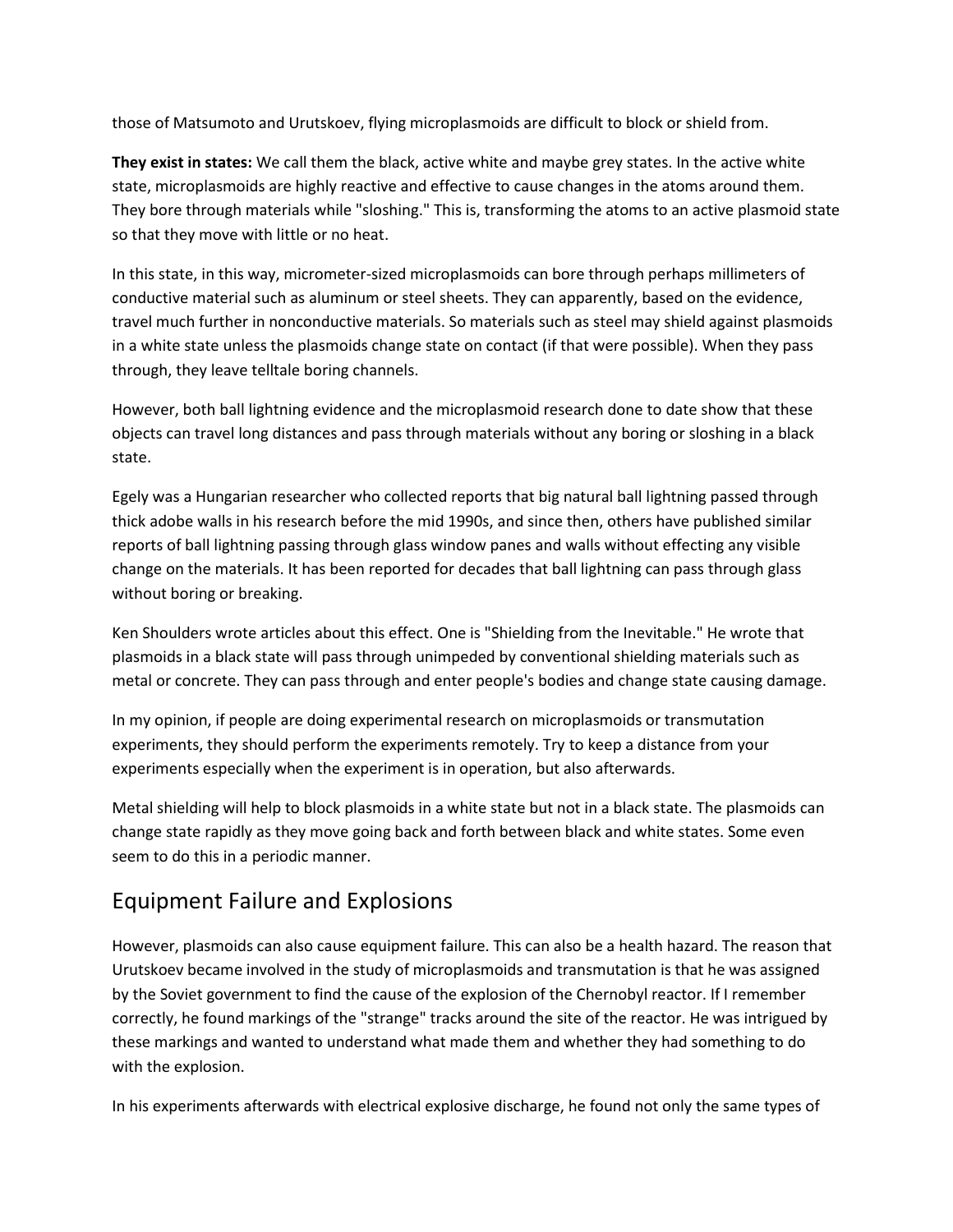"strange" tracks but also the transmuted atoms that he started to report around the year 2000. He published a few pictures of "strange" traces and wrote that they were similar to Matsumoto's traces.

Some of these objects passed quite a distance across a room before passing through paper to leave the markings on his detection film. They also were emitted from materials of his experiment long after the experiment was finished.

As I stated previously, both Shoulders and Hutchison may have experienced explosions and equipment failure due to microplasmoids. Shoulders says he did. Matsumoto also found characteristic plasmoid markings after electrical equipment failure if I remember correctly. He also wrote about finding such plasmoid markings after an earthquake in Hokkaido where he lived. (Matsumoto, T. 1996. "Extraordinary Traces on Nuclear Emulsions Obtained during the Matsumae Earthquakes in 1996," Proceedings of the Sixth International Conference on Cold Fusion, Progress in New Hydrogen Energy, Lake Toya, Hokkaido, Japan.)

### Materials in the Plasmoid State

Materials in a plasmoid state are dangerous as well. So researchers should take precautions when you are handling trasmuted material or materials that have released energy anomalously. Take care about materials that have been exposed to microplasmoids because they may still be in a plasmoid state. These materials can cause equipment failure and explosions as well as health problems.

In the 1990s, I started to explain the concept of the "plasmoid state" of matter. The plasmoid state is another state of matter (I've written that there are actually 7). It is a common state of matter, but less common than solid, liquid, gas, or plasma on earth. The two others, as far as we know, are the BEC and the Fermi condensate states. It has different properties than regular dormant solid, liquid, or gas.

Atoms in a plasmoid state may transmute to other atoms and transform to other shapes. That is, they may form geometrical patterns, geometrical structures, crystals, and move around in their new shapes in or through solids or other substances.

They slosh, moving with little or no heat or friction at seemingly cool temperatures so that even materials with high melting points will behave like they are frictionless like a superfluid.

The filaments that Dash photographed in the early to middle 1990s are an example of materials that continued in the plasmoid state long after the experiment was over. Photographs were taken over time and showed that the filaments continued to change state and grow. They also collected some evidence of isotopic and elemental change of the filaments. (He published the pictures. To see them, see my reference c below. Dash, J. et al. 2004. "Research at Portland State University on the Interaction of Metals with Hydrogen Isotopes," powerpoint demo for ICCF11. )

**Radioactivity:** Materials in a plasmoid state may be radioactive. Check for this and try to shield against this.

**Explosions:** Materials in a plasmoid state may also explode. The atoms will behave like ball lightning.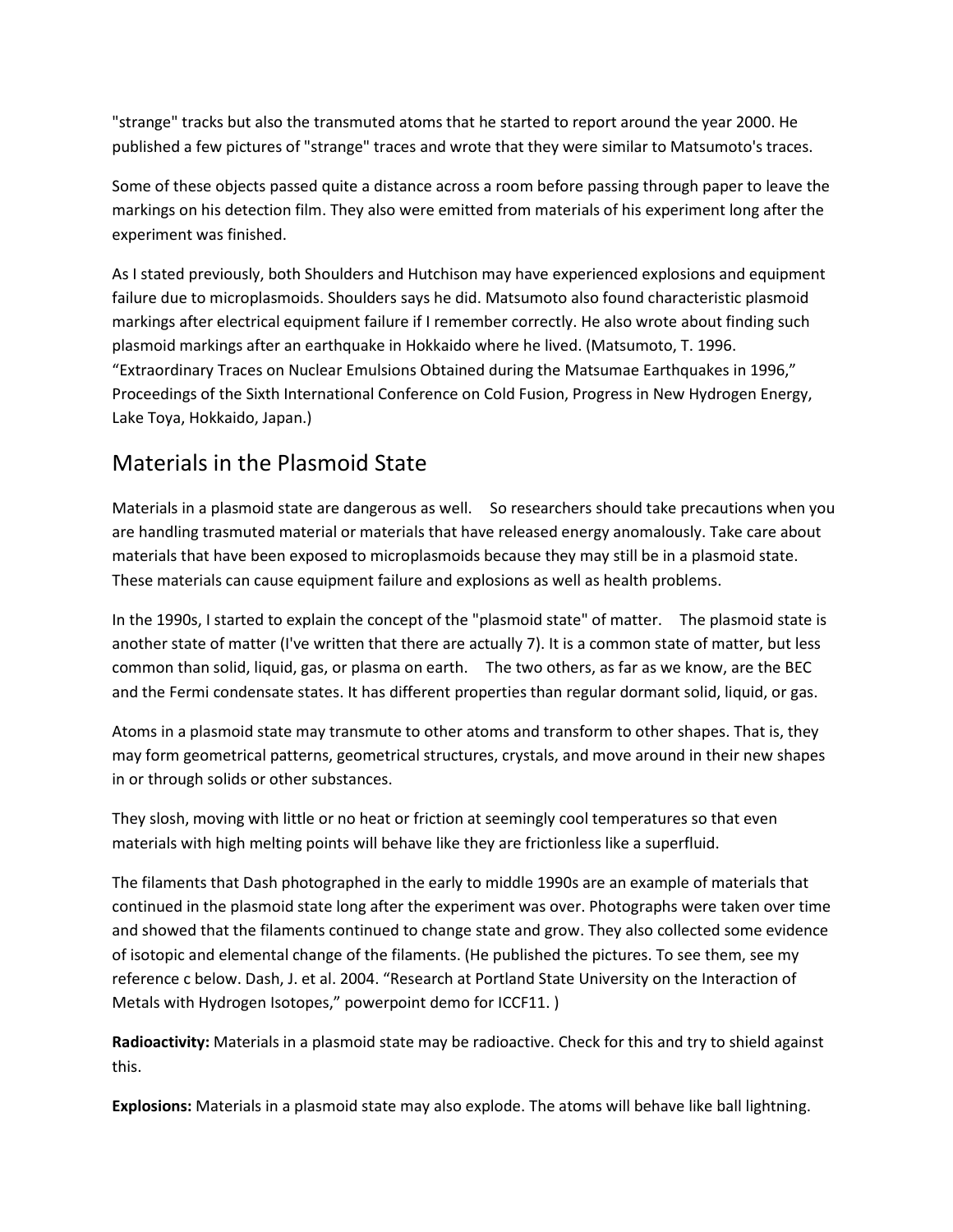**Microplasmoid emission:** The atoms themselves may fly off or cluster and fly off as microplasmoid emission. I don't know what causes them do to that.

## Suggestions

I suggest that at the least, when researchers have materials that exhibit transmutation and/or anomalous energy emission, check the materials for microplasmoid emission, continued radiativity and transmutation, particle emissions, and beams.

Try to determine if the materials continue in the plasmoid state after the experiment is over. Try to store such materials in metallic containers that can shield microplasmoids to some extent. Be careful when you handle them or are around them.

#### Sputtering and Discharge Equipment and Materials

When people sputter material to make thin films, they are using electrical discharge that itself produces microplasmoids. The materials that are sputtered on a substrate as a film may themselves be in a plasmoid state for a long time. Such sputtered materials may be useful in that they transmute or are more conducive for trasmutation or other plasmoid state effects.

Have there ever been studies done on the health effects of electrical discharge equipment such as that used to make thin films or for arc welding? I suggest that such studies be carried out.

#### Understanding Transmutation and Anomalous Energy Emission

In order to understand transmutation phenomena, people have to understand plasmoid behavior. So be cautious, and try to do the experimental investigations with as little harm to yourselves as possible.

# Plasmoid Health Studies Done So Far

Starting from Urutskoev in the early years of the decade of the 2000s, studies have been done in Russia on the health effects of microplasmoids. But I don't think that the results have been well understood or ascertained or that the experiments were well carried out, and I am against the using mice or animals as subjects for such studies.

**Here are two reports** from the decade of the 2000s. I don't think the tests were well carried out.

E.A. Pryakhin, G.A. Tryapitsinaa, L.I. Urutskoyevb, A.V. Akleyevc, "Assessment of the biological effects of "strange" Radiation," Annales de la Fondation Louis de Broglie, 31, no 4, (2006). p. 463

E. A. Pryakhin, L. I. Urutskoev, G. A. Tryapitsina, A. V. Akleyev, "Assessment of Biological Effects of 'Strange' Radiation," Powerpoint demonstration for the ICCF11, Marseille, France, October 31–November 5, 2004, available at [<http://www.iscmns.org/iccf11/ppt/PriakhinEABological.ppt>](http://www.iscmns.org/iccf11/ppt/PriakhinEABological.ppt)

If I remember correctly, 1 or 2 other similar studies were performed by Russian or Ukranian researchers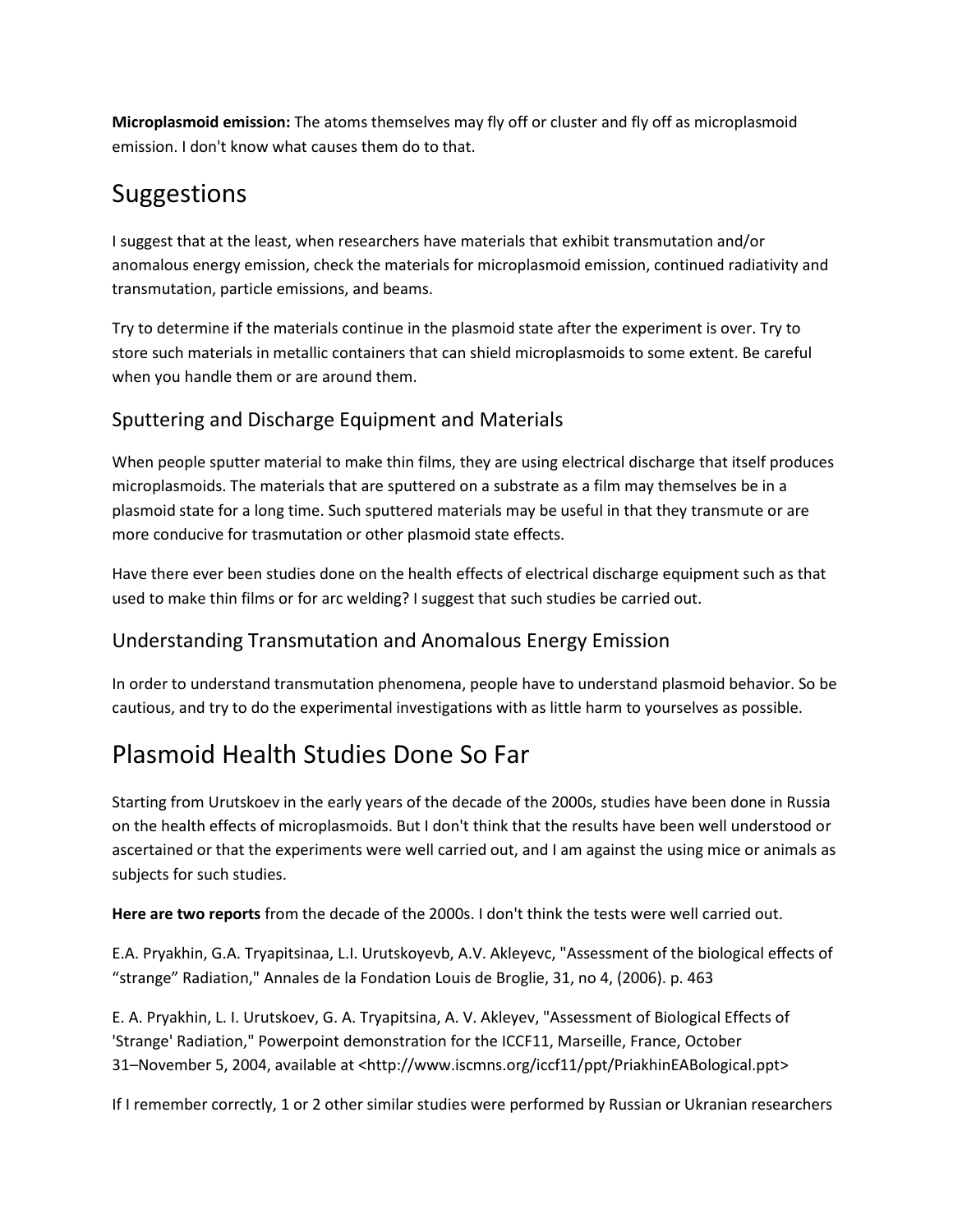in the last decade with similar results.

#### **Here are past articles about microplasmoids for your reference:**

a. Research Article "Tracks of Ball Lightning in Apparatus?" Journal of Condensed Matter Nucl. Science 2 (2009) 13–3[2 https://www.iscmns.org/CMNS/JCMNS-Vol2.pdf](https://www.iscmns.org/CMNS/JCMNS-Vol2.pdf)

b. "The Ball Lightning State In Cold Fusion" in Tenth International Conference on Cold Fusion, 2003. <https://www.lenr-canr.org/acrobat/LewisEtheballlig.pdf>

c. "Traces of Ball Lightnings in Apparatus," Infinite Energy, Issue 83, January, February 2009. <http://tc38.metawerx.com.au/oldsite/LewisIE83.pdf>

I've also written picture articles with pictures of plasmoid markings in space and in experiments starting from the middle of the 1990s. You can see some of them online at:

```
http://sciencejunk.org/?page_id=81
```
I wrote a book on many of the topics described here as well as a theory for why scientific revolutions in the field of physics happen every 80 years or so. You can find that here: [http://sciencejunk.org/?page\\_id=227](http://sciencejunk.org/?page_id=227)

There is a 20 USD charge to read it. If you would like to read it but pay less, if you contact me, maybe I can send a password.

Edward Lewis

tnkkn2@gmail.com

Scientificrevolutions.com

PS:

For people who are not aware of the prior research on plasmoids, this letter contains new ideas.

1) The idea of microplasmoids exhibiting ball lightning properties and the idea of micro ball lightning.

2) The idea of the plasmoid state of matter as a distinct state of matter with different properties. So far, only a few researchers accept this idea. Namely, Frederic and Lutz do. Lutz says this was an original idea of mine on<http://condensed-plasmoids.com/>

3) The idea that materials that are seemingly normal matter being dangerous because they are in a plasmoid state is new. I introduced this idea too. So far, not many researchers seem to understand this, and it is an idea I am still trying to introduce.

4) The health dangers that conventional shielding such as lead or metal sheets do no block. Plasmoids in a dark state pass through these materials. This is a new idea that Ken Shoulders and I tried to explain to people . Shoulders wrote articles about shielding. It is this idea that many active researchers who accept